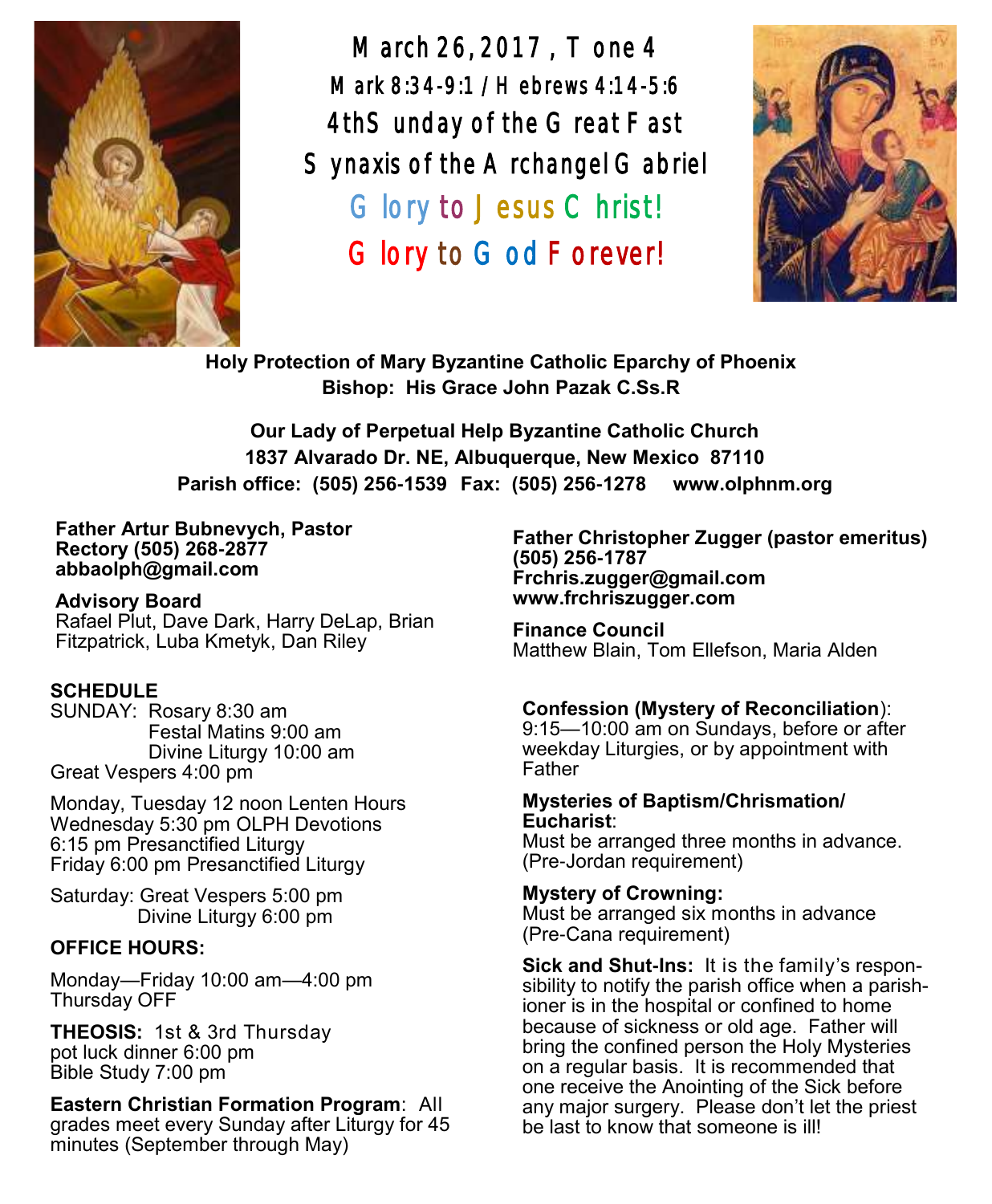**Welcome to our Church! If you are looking for a spiritual home, contact Father Artur or the office staff for more information. God bless you.**

| $8:30$ am<br>Today<br>$9:00$ am<br><b>ECF Classes</b><br>10:00 am<br>Eternal Lamp: |  | 4:00 pm                                                                                           | Rosary<br>Matins/Confessions<br>Divine Liturgy for Parishioners, Benefactors & Friends<br>Fr. Chris: Health of Chelsea Griego & unborn child by Harry & Barbara DeLap<br>Health of Stephen, Robert & John Horner<br><b>Great Vespers</b> |  |  |  |
|------------------------------------------------------------------------------------|--|---------------------------------------------------------------------------------------------------|------------------------------------------------------------------------------------------------------------------------------------------------------------------------------------------------------------------------------------------|--|--|--|
| March 27<br>Monday                                                                 |  | Matrona Venerable<br>Readings: Genesis 813:12-18; Proverbs 14:27-15                               |                                                                                                                                                                                                                                          |  |  |  |
|                                                                                    |  | 10:00 am<br>10:30 am<br>5:45 pm<br>$6:00p$ m                                                      | Lenten Hours<br><b>Shut-ins Visits</b><br>Explorers meeting in the hall<br>Bazaar meeting in conference room                                                                                                                             |  |  |  |
| March 28<br>Tuesday                                                                |  | <b>Hilary and Stephen Venerable</b><br>Readings: Genesis 15:1-15; Proverbs 15:7-19                |                                                                                                                                                                                                                                          |  |  |  |
|                                                                                    |  | $12$ noon<br>$6:30$ pm                                                                            | Lenten Hours<br>CAFÉ meeting at UNM                                                                                                                                                                                                      |  |  |  |
| March 29<br>Wednesday                                                              |  | Mark, Cyril and Others Martyrs<br>Readings: Genesis 17:1-9; Proverbs 15:20-16:9                   |                                                                                                                                                                                                                                          |  |  |  |
|                                                                                    |  | 5:30 pm<br>$6:15$ pm                                                                              | <b>OLPH Devotions</b><br><b>Presanctified Liturgy</b>                                                                                                                                                                                    |  |  |  |
| March 30<br>Thursday                                                               |  | Great Canon of St. Andrew of Crete<br>Readings: Genesis 18:20-33; Proverbs 16:17-33               |                                                                                                                                                                                                                                          |  |  |  |
|                                                                                    |  | $7:00$ pm                                                                                         | Matins with Great Canon of St. Andrew of Crete with prostrations                                                                                                                                                                         |  |  |  |
| March 31<br>Friday                                                                 |  | <b>Hypatius Bishop</b><br>Readings: Genesis 22:1-18; Proverbs 17:17-18:5                          |                                                                                                                                                                                                                                          |  |  |  |
|                                                                                    |  | 9-10:30 am<br>$6:00$ pm                                                                           | Prayer & Witness For Life in front of Planned Parenthood on San Mateo<br>Presanctified Liturgy /meatless potluck                                                                                                                         |  |  |  |
| April 1<br>Saturday                                                                |  | Akathistos Saturday<br>Epistle: Hebrews 9:24-28; Gospel: Mark 8:27-31                             |                                                                                                                                                                                                                                          |  |  |  |
|                                                                                    |  | $9:00$ am<br>$11:00$ am                                                                           | Akathist Hymn to the Most Holy Theotokos<br>clean hall with Knights of Columbus                                                                                                                                                          |  |  |  |
| April 2<br>Sunday                                                                  |  | Fifth Sunday of the Great Fast / Mary of Egypt<br>Epistle: Hebrews 9:11-14; Gospel: Mark 10:32-45 |                                                                                                                                                                                                                                          |  |  |  |
| Canned goods<br>collection for Friars                                              |  | 5:00 pm<br>6:00 pm                                                                                | <b>Great Vespers</b><br>+Joseph Donlin by Carol Donlin                                                                                                                                                                                   |  |  |  |
| <b>ECF Classes</b>                                                                 |  | 8:30 am<br>$9:00$ am<br>10:00 am                                                                  | Rosary<br>Matins/Confessions<br>Divine Liturgy for Parishioners, Benefactors & Friends                                                                                                                                                   |  |  |  |
|                                                                                    |  | 4:00 pm                                                                                           | Fr. Chris: +Dmytro Dzek by Helga Dzek<br><b>Great Vespers</b>                                                                                                                                                                            |  |  |  |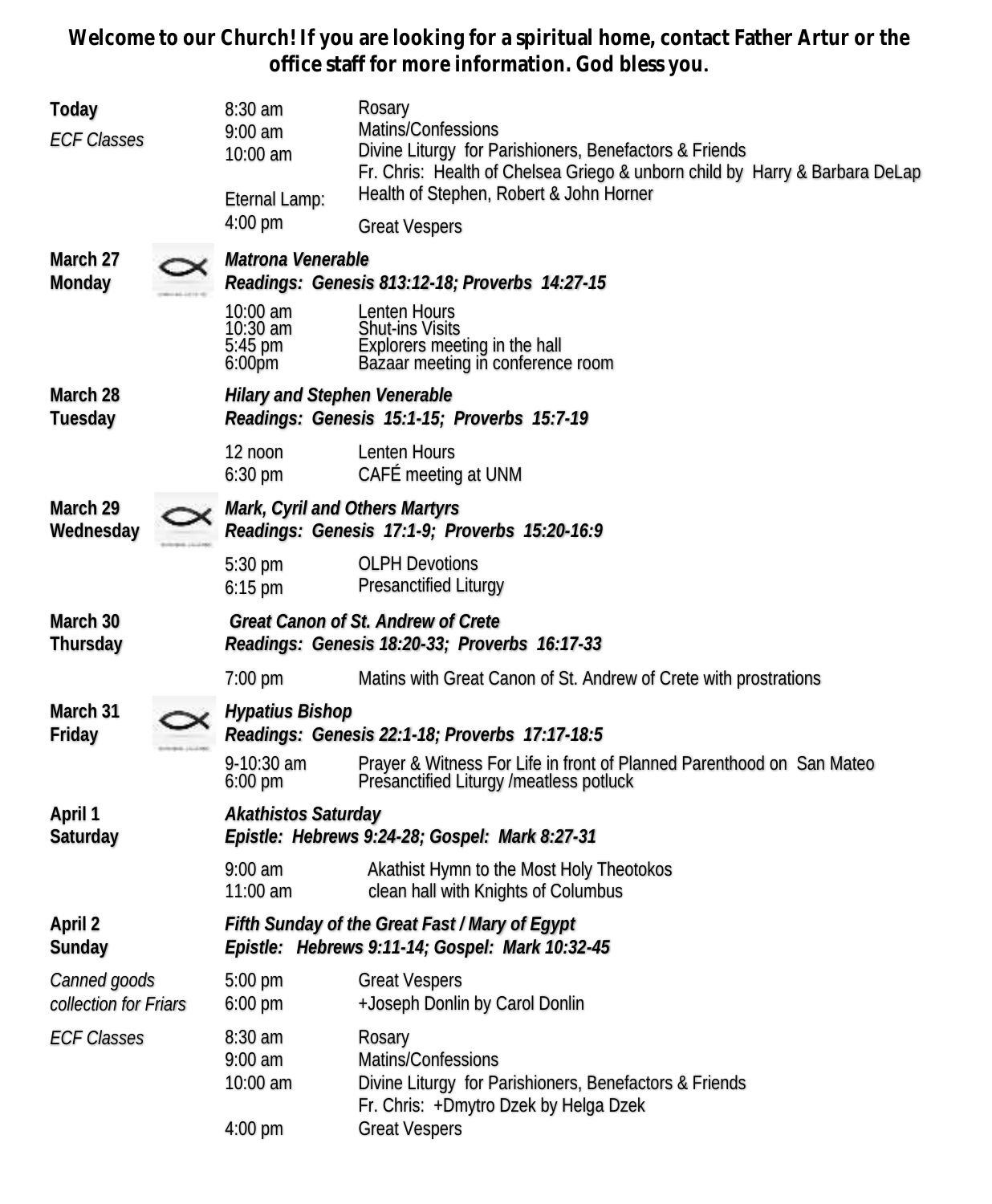Physician and Help of Those in sickness, Redeemer and Savior of the infirm; O Master and Lord of all, grant healing to your servants. Be clement, show mercy to those who have sinned much, and deliver them, O Christ, from their Iniquities, that they may glorify Your might divine

Sharif Rabadi Stephen Horner Katrina Anderson Abraham Haddad Tim & Jenny Ford Threima Leech Priscilla Hughes Steve Jakymiw Lillian Murphy Marilyn Fore **Demetrius** Yackanich Sven & Barbara Svensson Keith Romero

Fr. Julian Gnall Henry Zugger John & Margie **Disque** Phillip Fall Laura Dominquez Olga Bodnar Frances Brannan John Deflice Mary Ann Kosty Jordan Smith Maggie Batsel Jean Pesce Henry Burnette Tracy McTernan Terry Rains

William Frank Mary Nell Preisler Mike Harahuc Robert Zadel Jack & Lorraine Hubbell Heather Mattax Larry Bennett Paola Terlaza Ruth Sousa Frank Gerace Linda Granci Barbara Irving Mary Danyluk Richard Hornung



Vocation Icon Today: Brewer Next Sunday: Gloetzner

Prayers in honor of and to the Blessed Virgin are a powerful weapon against sin, and for healing. If you recite the Rosary at home, please offer these intentions, and join us on Sunday at 8:30 am. Those who recite the Akathist to the Mother of God or the Rosary receive a partial indulgence when they do so in private, plenary indulgence when they do so as a group

## **Intentions of the Rosary**

1st Decade: Help for persecuted Catholics, especially in communist and Islamic states

2nd Decade: Spiritual and physical growth of our parish and the Byzantine Catholic Church

3rd Decade: Increase in vocations to priesthood, diaconate, and consecrated life to serve the Byzantine Catholic Church 4th Decade: Repose of the souls who have no one praying for them

5th Decade: Healing of the sick in body, mind and soul

# **Holy Father's Intentions for March**

# **Support for Persecuted Christians.**

That persecuted Christians may be supported by the prayers and material help of the whole Church

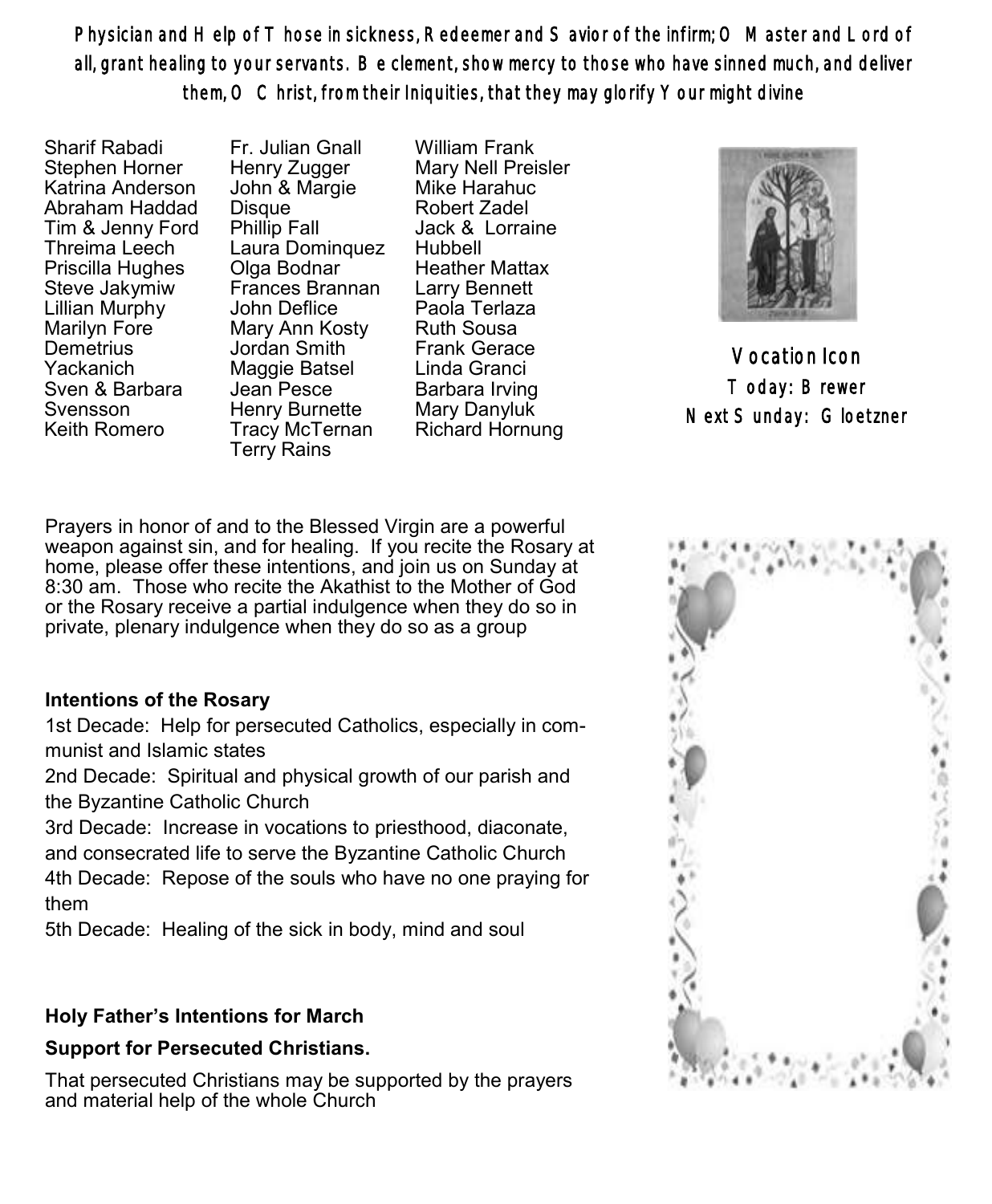#### **ETERNAL MEMORY!** We extend our sincere and most prayerful condolences to Tianna Sevachko and her family on the occasion of the falling asleep in the Lord of her beloved Grandmother Ruth Walker. She reposed in the Lord early morning on Tuesday March 21 at age 86. The Funeral Services were held on Saturday March 25 in Las Cruces. May God grant His Handmaid Ruth blessed repose and remember her forever!

## **Spiritual Friendship Group meeting**

The Perpetual Helpers Spiritual Friendship Group will be meeting on Saturday April 1st from 11:00am until about 2:00pm at Mimi's Cafe at Jefferson & I-25. The group is open to ALL WOMEN in the OLPH Parish. We meet & have a good meal & share with each other about our relationship with God. We love & support each other through the rough walk of the Narrow Way. Join us!

Contact Lara or Rafael for more information. *Thank You!*

#### **Save the Date!**

Back by popular demand, the Women's Spiritual Enrichment Weekend has been scheduled for this fall once again at the Norbertine Abbey. The dates will be Friday night, **September 22nd** and Saturday **September 23rd.** All women are welcome. Please consider joining us. If you have any ideas or input or would like to help with the planning, please see Mary Blain or Cindy Loescher. Planning meetings will be forthcoming.

| DATE    | <b>READER</b> | TROJCA                    | <b>GREETER</b> | <b>COUNTER</b>              | <b>HOST</b>     |
|---------|---------------|---------------------------|----------------|-----------------------------|-----------------|
| April 2 | Brook Jilek   | Olga Youssef Dorothy Curl |                | Rafael Plut<br>Dorothy Curl | <b>Ellefson</b> |

# **Barbara's Hall Report**

Thanks to our Knights of Columbus council for putting a vegetarian frito pie benefit. Even without meat, it was tasty. Also Matthew Montoya brought a birthday cake for his wife Eva.. Happy Birthday, Eva! I heard there was another cake, but, alas, I don't know who brought it or who it was for. Although, I did hear it was quite delicious!

#### **Friars Food Pantry Needs:**

The Friars build food boxes for the poor families in our neighborhood, and they currently need smaller cans/packages of the following:

Peanut butter, jelly/jam/preserves, olive oil

**In the fifth week of the Great Fast**, we chant the Great Canon of St Andrew of Crete, to re-affirm our commitment to follow Christ. On Friday we read of Abraham's faith in his willingness to sacrifice his son Isaac. What the Father forbade to Abraham, He allowed for Christ, who was sacrificed for the life of the world.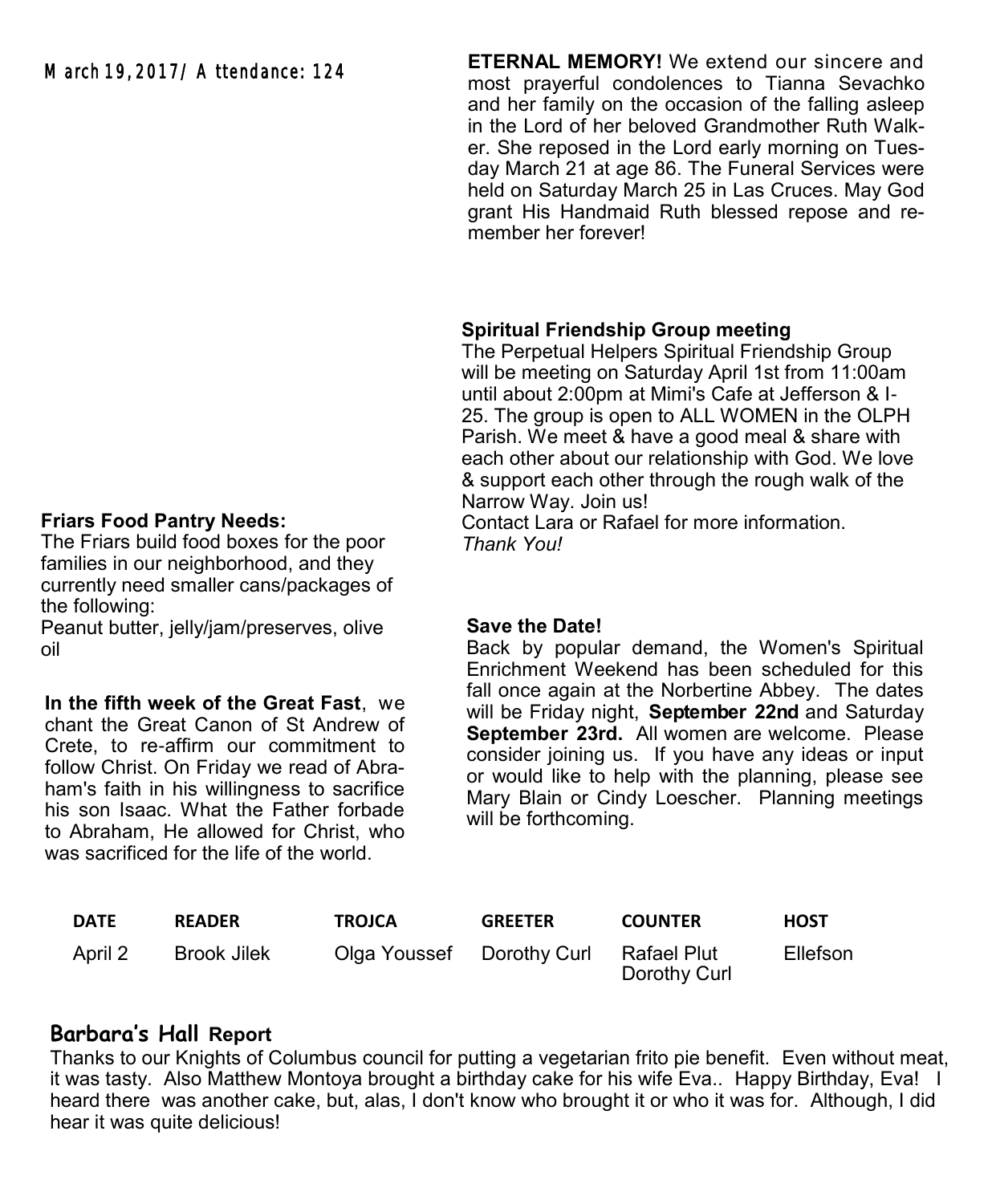# **Coming Events—Mark Your Calendars Now**

| Tuesdays             | 6:30 pm CAFÉ meeting at UNM                                                                                                                                                                        |  |  |  |  |
|----------------------|----------------------------------------------------------------------------------------------------------------------------------------------------------------------------------------------------|--|--|--|--|
| April 3<br>Monday    | 6:00 pm Advisory Board Meeting                                                                                                                                                                     |  |  |  |  |
| April 7              | 9:00 am-10.30 am OLPH Day to pray and witness for<br>life at abortion clinic                                                                                                                       |  |  |  |  |
| April 8<br>Saturday  | 9:00 am Divine Liturgy Saturday of Lazarus                                                                                                                                                         |  |  |  |  |
| April 10<br>Monday   | 10:30 am Shut-ins Visits<br>6:00pm Bridegroom Matins                                                                                                                                               |  |  |  |  |
| April 11<br>Tuesday  | 6:00 pm Bridegroom Matins                                                                                                                                                                          |  |  |  |  |
| April 12<br>Wed.     | 7:00 pm Presanctified Liturgy / Holy Anointing                                                                                                                                                     |  |  |  |  |
| April 13<br>Thursday | <b>Holy Thursday</b><br>7:00 pm Divine Liturgy of St. Basil the Great                                                                                                                              |  |  |  |  |
| April 14<br>Friday   | <b>Good Friday</b><br>10:00 am Passion Matins<br>7:00 pm Vespers & Procession with the Burial Shroud<br>9 pm - 11:30 am Saturday-All Night Vigil<br>11:30 pm Jerusalem Matins                      |  |  |  |  |
| April 15             | <b>Holy Saturday</b>                                                                                                                                                                               |  |  |  |  |
| Saturday             | 11:00 am Akathist to the Life-bearing Tomb of Christ<br>6:00 pm Vigil Divine Liturgy / Blessing of Easter Baskets                                                                                  |  |  |  |  |
| April 16<br>Sunday   | Resurrection of Our Lord-THE FEAST OF FEASTS<br>9:00 am Resurrection Matins and Divine Liturgy<br><b>Blessing of Easter Baskets</b>                                                                |  |  |  |  |
| April 17<br>Monday   | <b>Bright Monday</b><br>6:00 pm Divine Liturgy / Procession around the Church<br>with the Reading of Gospels                                                                                       |  |  |  |  |
| April 24<br>Monday   | 10:30 am Shut-ins Visits<br>5:45 pm Explorers Meeting                                                                                                                                              |  |  |  |  |
| May 20<br>Saturday   | 10:00 am-4:00 pm Annual Byzantine Bazaar                                                                                                                                                           |  |  |  |  |
| June 25<br>Sunday    | Church Patronal Feast of the Miraculous Icon of OLPH<br>10:00 am Hierarchical Divine Liturgy<br>Main Celebrant His Grace Bishop John Pazak, C.Ss.R.<br>Blessing of Church inner church renovations |  |  |  |  |

## **Sunday of St. John Climacus**

Today is the day to buy or order **30 Steps to Holiness (\$18.95)** a day -by-day guide through one of the most important Eastern Christian books, St John Climacus' *Ladder of Divine Ascent*. With this book, you can really enter into St. John's beautiful meditations and walk with him during Lent, and any time of the year, to a better relationship with God.

# **A Guide to the Passion of Christ: 100 Questions (\$6).**

This is a guide to Mel Gibson's famous film. It goes scene by scene of the movie, telling us why certain things are shown, what was happening in the historical Passion of Jesus and why, and addressing some of the controversies. It provides an excellent guide, which you should read ahead of time and keep on hand when watching the movie.

**The Zacchaeus Tree: A Family Guide Through the Season of the Great Fast (\$27)**. Scriptures, prayers, theology and activities to make this week come alive for yourself and those around you. Great ideas for crafts and things to do for others, including: helping the suffering, sharing Jesus' love, Holy Saturday hymn.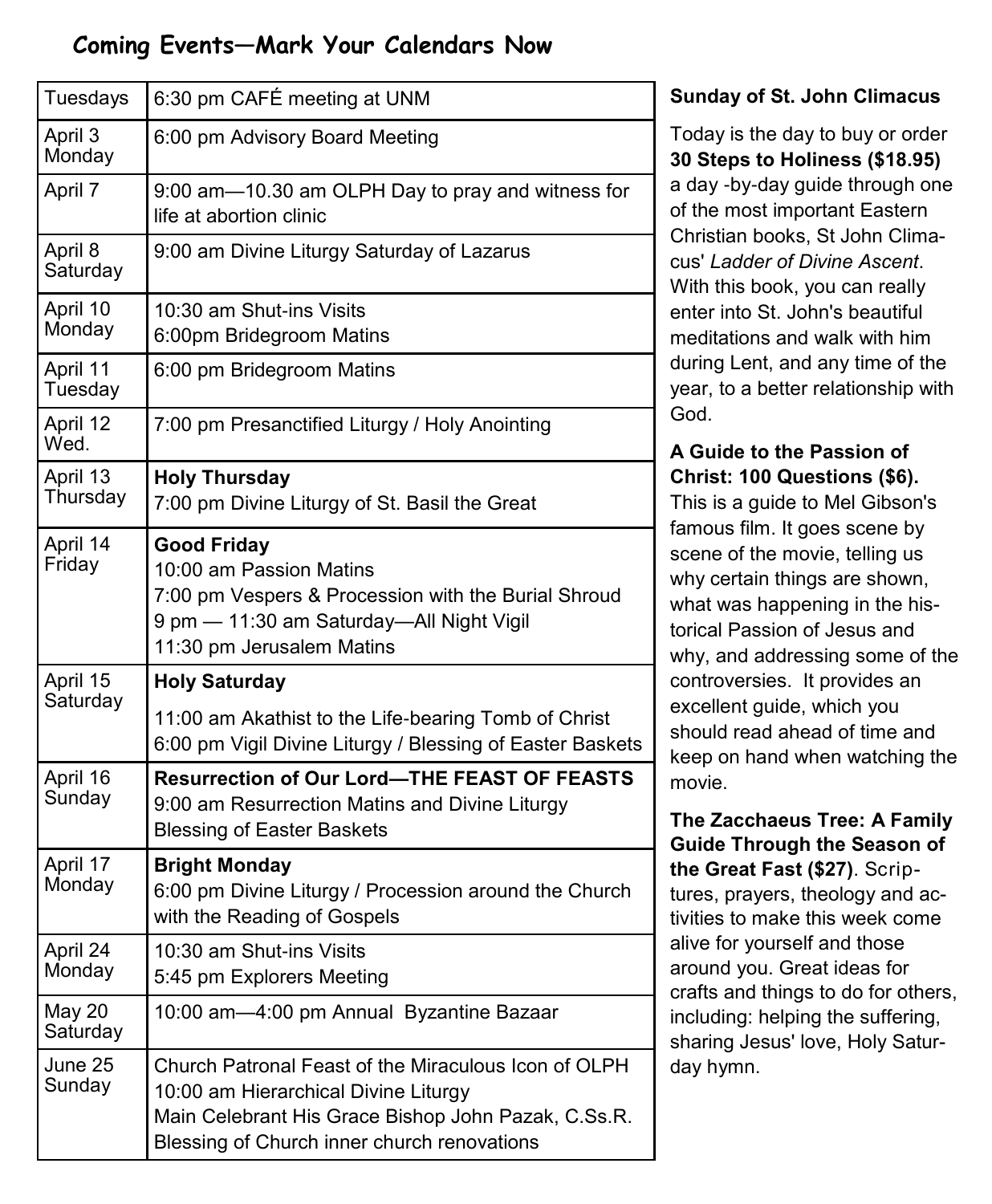# **Mothers Group Meeting**

Wednesday 3/29 @ 9am To review past events, bazaar activities, baby shower, next adoration date & discuss how to meet needs of mothers in parish. New ideas welcomed! At Alicia Wells house: 2951 Hyder Ave. SE 87106. Please RSVP to Alicia 720-280-0710 **[aliciawell](mailto:aliciawellspt@gmail.com)[spt@gmail.com.](mailto:aliciawellspt@gmail.com)**

#### **Clean hall with Knights of Columbus**

Saturday April 1 after the Akathist to the Most Holy Theotokos (around 11am)- come one, come all- children & adults & bring some elbow grease to help make the children's area & hall squeaky clean!

**Alive in Christ:** The Holy Protection Eparchy of Phoenix Vocations Office announces "Alive in Christ 2017." This "ascetical boot camp" retreat is to take place Thursday to Sunday, 6 to 9 July 2017 at Prescott Pines Christian Camp, Prescott, AZ. Parish boys from 7 to 17 years of age and their fathers are invited to attend. Boys under 11 years old must have a father or legal male guardian in attendance. The camp aims at helping young men mature in their Catholic faith and a life of authentic Christian discipleship by means of an intensive spiritual program coupled with recreation and friendship building. Application forms and further information are now available on the greeting table by the holy water font. Applications and tuition are due by **May 12th (deadline)**. For further details, please feel free to contact Father Michael O'Loughlin, Eparchial Vocations Director, at 720-254-[9219 o](tel:%28720%29%20254-9219)r michaelpauloloughli@gmail.com.

**The ECED** (Eastern Catholic Eparchial Directors of Religious Education) is presenting a Bible Conference at St. Stephen's Cathedral in Phoenix AZ. May 19th - 20th, 2017, Friday 6:30 - 9pm and Saturday 10am - 4:30pm.

The theme is *The Book of Beginnings: Genesis in the Eastern Christian Traditions.* There will be five presenters at this two day event. For more information please, see flyer on the greeting table at the

# **Spring 2017 Online Adult Education Classes**

## **Tuesday Night Ongoing Classes**:

5/9—5/30 Iconography, Deacon Benjamin Crow

## **Thursday Night Stand Alones**:

4/6 Flowry Sunday, Deacon Adam Lowe 4/27 Preparing for Ascension, Sundeacon Joel Barstad 5/11 Reflections on Marriage from Byzantine Sources, Seminarian J. Andrew Deane 5/25 Ascension and Pentecost, Deacon John Montalvo III **How it Works**: All adult education classes are taught by the Clergy of the Eparchy of Phoenix for free through the

Fuze online platform. Fuze is an online webinar system which allows for video and audio sharing on Windows, Mac or ISO devices, or calling in through a toll-free phone.

Classes are from 8:00-9:00 pm . For more information or to register visit http://eparchyof phoenix.org/ faith\_formation.html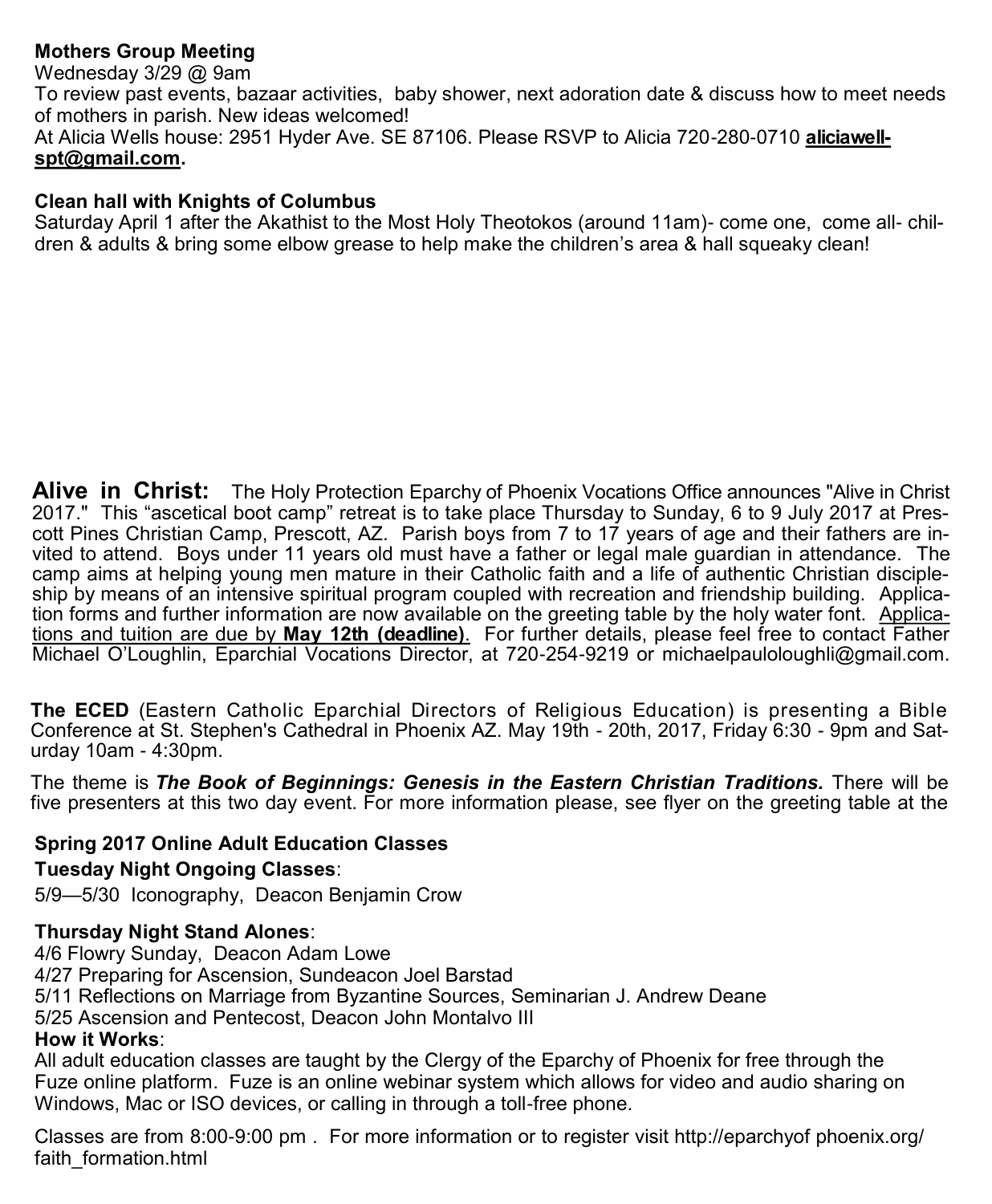## **Fourth Sunday of Great Lent: The Sunday of Saint John Climacus**

John came to [Saint Catherine's Monastery,](http://en.wikipedia.org/wiki/Saint_Catherine%27s_Monastery) at the foot of [Mount Sinai,](http://en.wikipedia.org/wiki/Mount_Sinai) and became a novice when he was about 16 years old. He was taught about the spiritual life by the elder monk Martyrius. After the death of Martyrius, John, wishing to practice greater [asceticism,](http://en.wikipedia.org/wiki/Asceticism) withdrew to a hermitage further up the mountain. In this isolation he lived for some twenty years, **constantly studying the lives of the [saints](http://en.wikipedia.org/wiki/Saint) and thus becoming one of the most learned Church Fathers**. When he was about seventy-five years of age, the monks of Sinai persuaded him to become their hegumen (superior or abbot). He acquitted himself of his functions as abbot with the greatest wisdom, and his reputation spread so far that, according to the *Life*, **Pope St. [Gregory the Great](http://en.wikipedia.org/wiki/Gregory_the_Great) wrote** to recommend himself to his prayers, and sent him a sum of money for the hospital of Sinai, in which pilgrims from all over the Christian world would lodge.

Of John's literary output we know only the *[Ladder of Divine Ascent](http://en.wikipedia.org/wiki/The_Ladder_of_Divine_Ascent)*, composed at the request of John, Abbot of Raithu, a monastery situated on the shores of the Red Sea, and a shorter work *To the Pastor* (Latin: *Liber ad Pastorem*), most likely a sort of appendix to the *Ladder.*

**The** *Ladder* **describes how to raise one's soul and body to God through the acquisition of ascetic virtues. Climacus uses the analogy of Jacob's Ladder as the framework for his spiritual teaching. Each chapter is referred to as a "step", and deals with a separate spiritual subject. There are thirty Steps of the ladder, which correspond to the age of Jesus at his baptism and the beginning of his earthly ministry.** Within the general framework of a 'ladder', Climacus' book falls into three sections. The first seven Steps concern **general virtues** necessary for the ascetic life, while the **next nineteen** (Steps 8-26) give instruction on overcoming vices and building their corresponding virtues. **The final four Steps** concern the higher virtues toward which the ascetic life aims. **The final rung of the ladder**—beyond prayer (προσευχή), stillness (ἡσυχία), and even dispassion (ἀπαθεία)--**is love** (ἀγάπη).

Originally written simply for the monks of a neighboring monastery, the *Ladder* swiftly became one of the most widely read and much-beloved books of Byzantine spirituality. This book is one of the most widely-read among Eastern Christians, especially during the season of Great Lent. It is often read in the [trapeza](http://en.wikipedia.org/wiki/Trapeza) (refectory) in [monasteries d](http://en.wikipedia.org/wiki/Monasteries)uring meals, and in some places it is read in church as part of the [Daily Office](http://en.wikipedia.org/wiki/Daily_Office) on Lenten weekdays, being prescribed in the Triodion.

# **"Give Up" By Rev. Craig Gates**

GIVE UP grumbling! Instead, "In everything give thanks." Constructive criticism is OK, but "moaning, groaning, and complaining" are not Christian disciplines.

GIVE UP 10 to 15 minutes in bed! Instead, use that time in prayer, Bible study and personal devotion. GIVE UP looking at other people's worst points. Instead concentrate on their best points. We all have faults. It is a lot easier to have people overlook our shortcomings when we overlook theirs first.

GIVE UP speaking unkindly. Instead, let your speech be generous and understanding. It costs so little to say something kind and uplifting. Why not check that sharp tongue at the door?

GIVE UP your hatred of anyone or anything! Instead, learn the discipline of love. "Love covers a multitude of sins."

GIVE UP your worries and anxieties! Instead, trust God with them. Anxiety is spending emotional energy on something we can do nothing about: like tomorrow! Live today and let God's grace be sufficient. GIVE UP TV one evening a week! Instead, visit some lonely or sick person. There are those who are isolated by illness or age. Why isolate yourself in front of the "tube?" Give someone a precious gift: your time!

GIVE UP buying anything but essentials for yourself! Instead, give the money to God. The money you would spend on the luxuries could help someone meet basic needs. We are called to be stewards of God's riches, not consumers.

GIVE UP judging by appearances and by the standard of the world! Instead, learn to give up yourself to God. There is only one who has the right to judge, Jesus Christ.